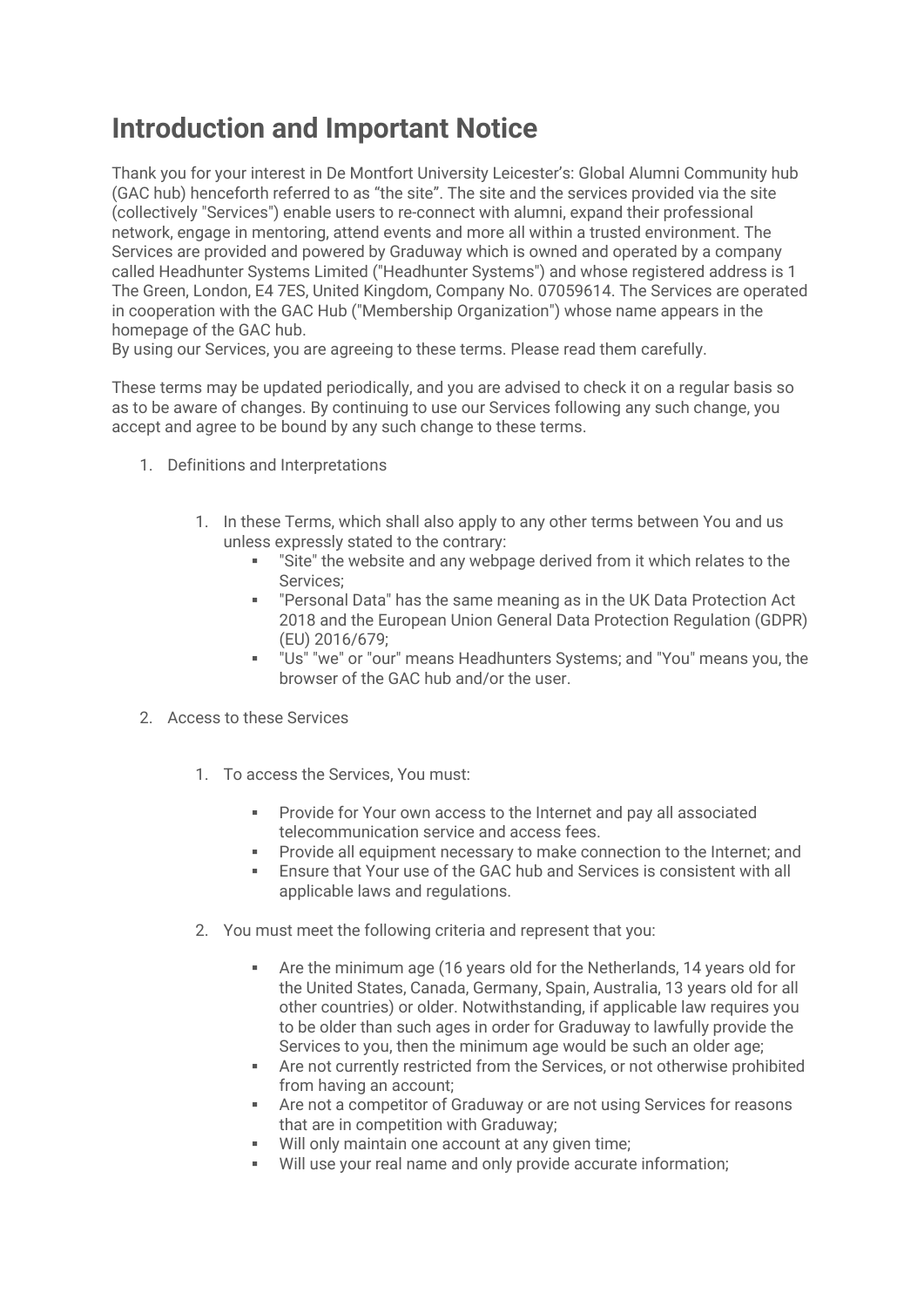- Have full power and authority to enter into this Agreement and doing so will not violate any other agreement to which you are a party;
- Will not violate any rights of Graduway or third party, including intellectual property rights such as copyright or trademark rights;
- 3. Graduway does not guarantee or warrant that the Services will be operable at all times or during any down time caused by:
	- Outages to any public Internet backbones, networks or servers
	- Any failures of Your equipment, systems or local access services
	- **Previously scheduled maintenance; or**
	- Relating to events beyond Graduway's control such as strikes, riots, insurrection, fires, floods, explosions, war, governmental action, labor conditions, earthquakes, natural disasters, or interruptions in Internet services to an area where Graduway or Your servers are located or colocated.
- 4. You agree not to access the Services by any means other than through the interfaces that are provided or approved by Graduway.
- 5. You acknowledge and agree that Graduway may at its sole discretion deny You access to the Services for any reason at any time and Graduway shall have no responsibility to notify any third-party providers of any matter nor shall it have any responsibility for any consequences which may result from such lack of notification.
- 6. In accessing and using the Services you are responsible for compliance with all applicable local laws.
- 3. Registration to the Services
	- 1. Registration is required to use our Services. As part of the registration process, you agree to:
		- Provide certain limited information about you, as prompted to do so by the GAC hub and/or Services (such information to be current, complete and accurate); and
		- **EXECT** Maintain and update this information as required to keep it current, complete and accurate.
	- 2. By providing information to us, you represent and warrant that you are entitled to submit the information and that the information is accurate, not confidential, and not in violation of any contractual restrictions or other third party rights.
	- 3. Registration to the Services is made through the "Connect with" LinkedIn or Facebook option located on the homepage of The GAC hub , or in some cases by submitting Your email address. By registering, You acknowledge and agree that Graduway may:
		- Access your LinkedIn or Facebook profile information, as further described in the "Connect with" terms of use and privacy policy, respectively.
		- Store parts of the information provided by you as specified hereunder, directly or indirectly, including but not limited to your LinkedIn Profile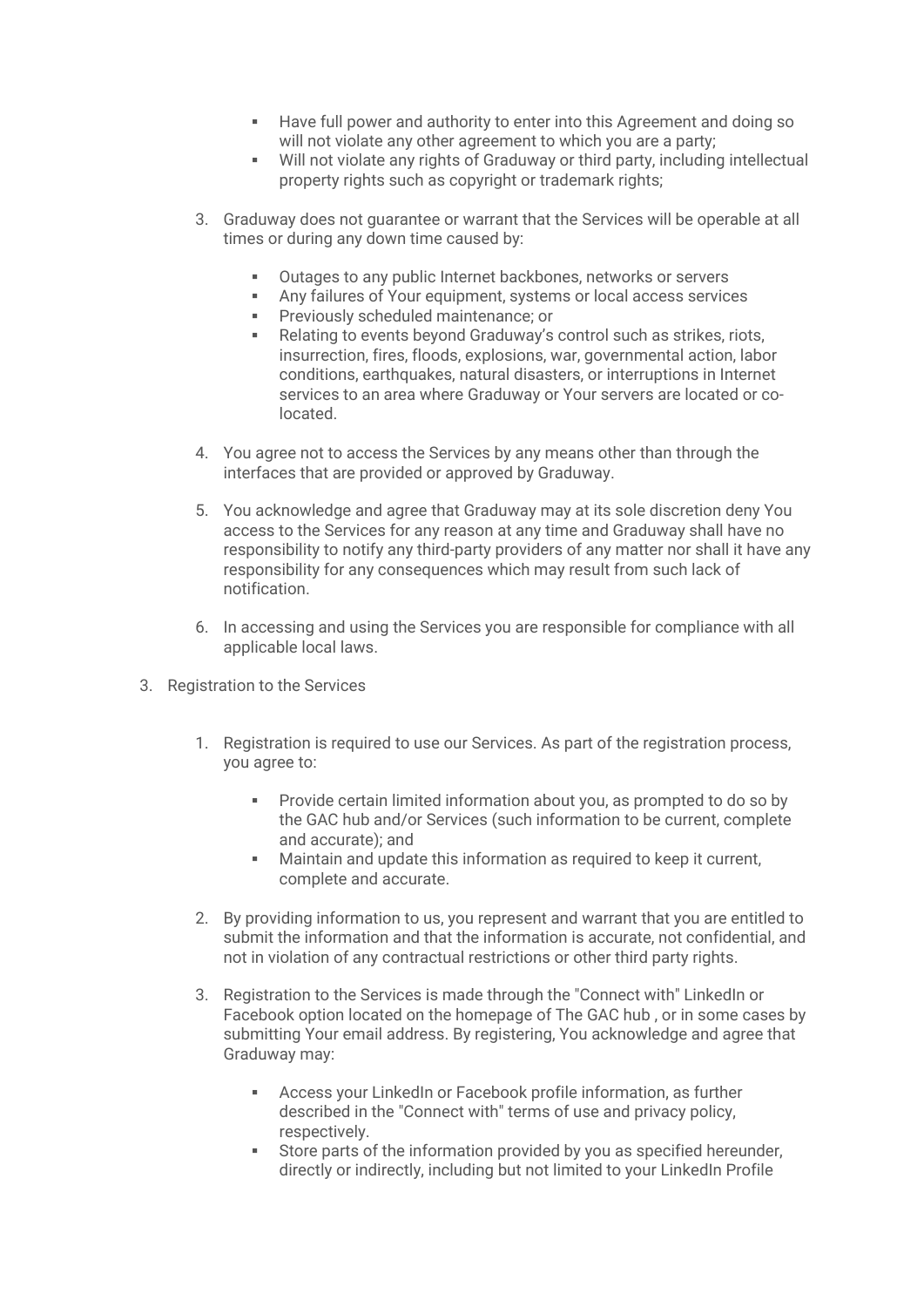and/or Facebook Profile, respectively ("Stored Information"). The Following information will be stored in relation to your LinkedIn Profile: id, email-address, educations:(id, school-name, field-of-study, start-date, enddate, degree), summary, first-name, last-name, recommendationsreceived, headline, industry, site-standard-profile-request, api-standardprofile-request, member-url-resources, picture-url, public-profile-url, current-status, positions, main-address, location, distance, specialties, proposal-comments, associations, honors, interests, phone-numbers, imaccounts, twitter-accounts, date-of-birth, languages:(id, language, proficiency), num-connections, connections:(id, first-name, last-name, public-profile-url, picture-url, positions: title, company), maiden-name, headline, location:(name), industry, current-status),picture-urls::(original). The Following information will be stored in relation to your Facebook Profile: id, email, first\_name, last\_name, link, isTyping, education {school, degree, concentration, type, year}, location {name}, work {employer, position, location, description, start\_date, end\_date}, languages {name}, friends {id, firstName, lastName, educations {school, type}, work\_position, work\_company, schoolName, pictureUrl, about, bio, languages, location, hometown, middleName, link }.

- Display the Stored Information, that you choose to share, to other users of the platform.
- 4. Graduway will use the Stored Information solely in connection with the Services and will not disclose and/or publish and/or share the Stored Information other than in connection with the Services except as specified in sub-clause 3.5.
- 5. Graduway may disclose parts of your Stored Information [including id, emailaddress, educations:(id, school-name, field-of-study, start-date, end-date, degree), summary, first-name, last-name, recommendations-received, headline, industry, site-standard-profile-request, api-standard-profile-request, member-url-resources, picture-url, public-profile-url, current-status, positions, main-address, location, distance, specialties, proposal-comments, associations, honors, interests, phonenumbers, im-accounts, twitter-accounts, date-of-birth, languages:(id, language, proficiency), num-connections, connections:(id, first-name, last-name, publicprofile-url, picture-url, positions: title, company), maiden-name, headline, location:(name), industry, current-status),picture-urls::(original).] to the Membership organization, for the purposes of having up to date contact and activity information as well as fundraising and development purposes.

#### 4. Use of the Sites

- 1. The information and Services are provided for the purpose of individuals looking to submit their personal, employment and educational details ("Personal Details") in order to: create and/or share and/or find business opportunities; stay in touch with the Membership organization and its updates; socially interact with other users using The GAC hub ; share photos with other users; create new connections, maintain existing connections; reconnect with friends from joint educational institutions; advance their career through inside connections; leverage their professional network to get introduced to people.
- 2. Some of our Services allow you to submit content. Content that you provide under these Terms by using the Services is owned by you, and you may request its deletion at any time. We will use our reasonable endeavours to delete the content from our site, but you acknowledge that we have no control over any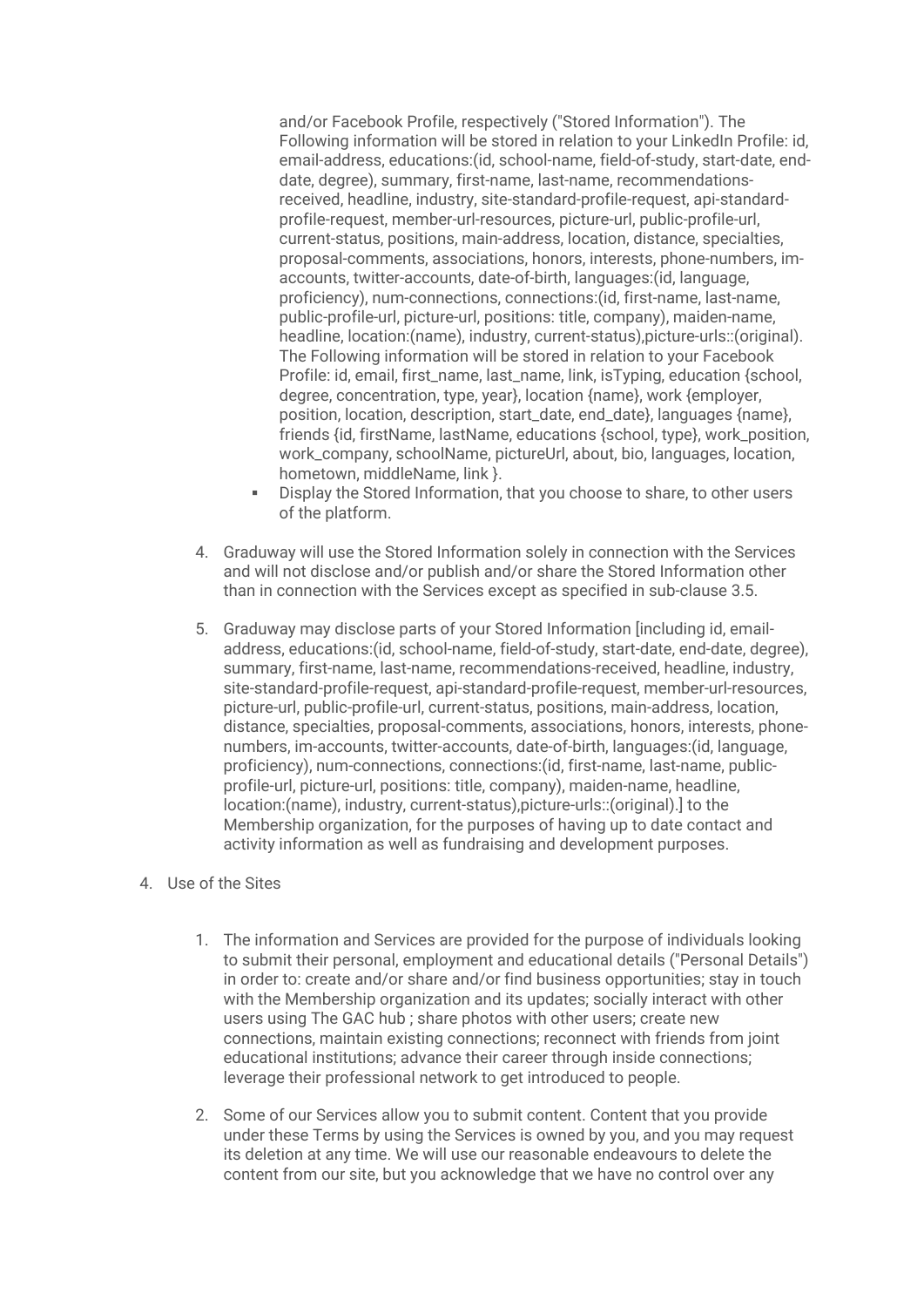content that you have shared with other users, and are not responsible for any content that has been copied or stored by other users.

- 3. By providing such information and using the Services you grant us a nonexclusive, transferable, sub-licensable, royalty-free, worldwide licence to use such information and contents that you post on the Site for the purposes set out in Paragraph 1 above, and for the purpose of enabling us to provide the Services through the Site. Such a licence does not include permission for us to commercialise (for our own purposes) the information and contents you have posted. This licence will end in relation to certain information and contents that you delete from the GAC hub Alumni Site when such certain information and contents are deleted, and will end in relation to all such information and contents on the Site when you delete your account from the Site, unless the relevant information or contents have been shared with others and they have not deleted such information or content.
- 4. In accessing and using the Services, You agree and acknowledge that You are not permitted to, and shall not:
	- Allow any other person access to any password, user ID or account given to You by Graduway
	- Affect, restrict, limit, inhibit any other person from using the Services
	- Post or transmit any unlawful, fraudulent, libellous, defamatory, obscene, pornographic, profane, threatening, abusive, hateful, offensive, derogatory or otherwise objectionable information of any kind, including without limitation any transmissions constituting or encouraging conduct that would constitute a criminal offence, give rise to civil liability, violate any applicable law or regulation, or damage the goodwill and repute of Graduway
	- Post or transmit any advertisements, solicitations, chain letters, pyramid schemes, investment opportunities or commercial schemes of any kind or other unsolicited commercial communication (except as otherwise expressly permitted by Graduway) or engage in "spamming", "spoofing" or "flooding"
	- Post or transmit any software or material which contains any "virus", "trojan horse", "worm", "data bomb", "logic bomb" or any other similar component; or
	- Copy, modify, license, create derivative works from, transfer, post, publish, transmit, reproduce, distribute or in any way exploit:
		- Any information, software or other material obtained through The GAC hub or Services or from The GAC hub or Services for commercial purposes (other than as expressly permitted by these Terms or the provider of such information, software or other material)
		- Any information, software or other material obtained through The GAC hub or Services which is protected by copyright or any intellectual property right or other rights anywhere in the world, or any derivative works with respect to such works in each case except if expressly permitted by these Terms or the copyright owner or rights holder; or
		- Any component of The GAC hub itself or derivative works with respect thereto.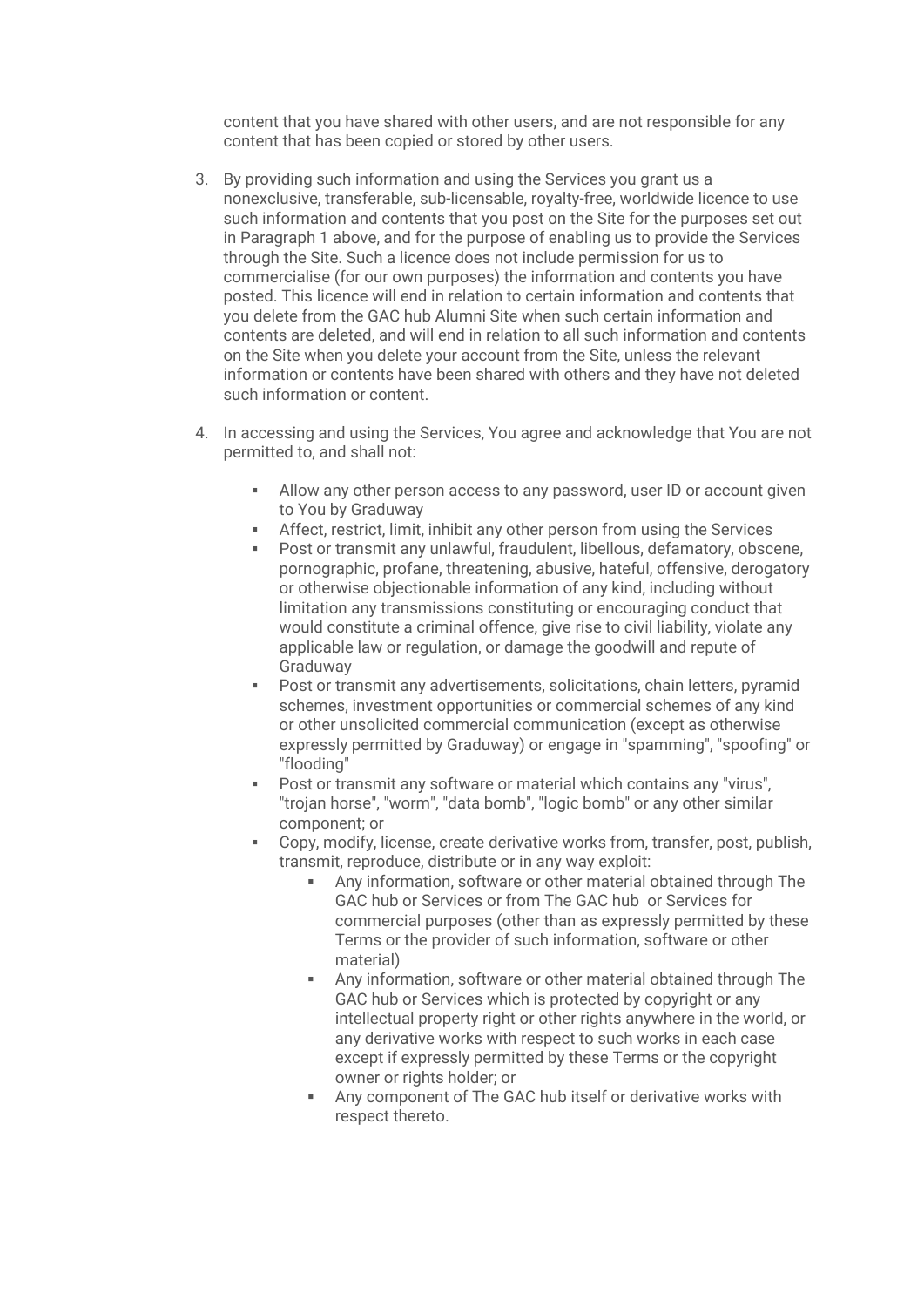- 5. Graduway reserves the right to delete accounts created by users who appropriate the name, likeness, email address, or other personally identifiable information of another individual.
- 6. The Services offer various forums where you can post your observations and comments on designated topics. We also enable sharing of information by allowing users to post updates, including links to news articles and other information such as job opportunities, product recommendations, and other content to their profile and other parts of The GAC hub. Notwithstanding, we, to our sole discretion, may transfer or remove content, if the content violates this Agreement or others' intellectual property rights.
- 5. Services Content
	- 1. Graduway has the right (but not the obligation) to monitor the Services electronically from time to time and to disclose any information as necessary or appropriate to satisfy any law, regulation or other governmental request, to operate the Services properly, or to protect itself, its group companies or its subscribers. Graduway will not intentionally monitor or disclose any private electronic-mail message unless required by law.
	- 2. Our use of Personal Data and information that is confidential is governed by the terms of our privacy policy.
	- 3. Graduway reserves the right to refuse to post or to remove any information or materials, in whole or in part, that, in its sole discretion, are unacceptable, undesirable, inappropriate or in violation of these Terms.
	- 4. Graduway and/or their respective suppliers may make improvements and/or changes to the Services at any time, with or without notice.
	- 5. The information and Services may at times be based upon data and information provided by others and may include inaccuracies or typographical errors which we are under no obligation to correct.
- 6. Warranties
	- 1. We DO NOT WARRANT or make any representation:
		- **That the Services will meet Your requirements; or**
		- Regarding the use of and/or output from the Services of content, correctness, accuracy, reliability or otherwise
	- 2. Graduway does not represent or warrant that the Services will be uninterrupted or error-free, that defects will be corrected, or that the Services or any application used as part of the Services is free of viruses or other harmful components.
	- 3. The warranties set out herein are instead of all other warranties, representations or conditions, express or implied, statutory or otherwise, including any implied warranties of satisfactory quality and fitness for a particular purpose.
	- 4. No oral or written communications by or on our behalf shall create a warranty or in any way increase the scope of the warranties we have given.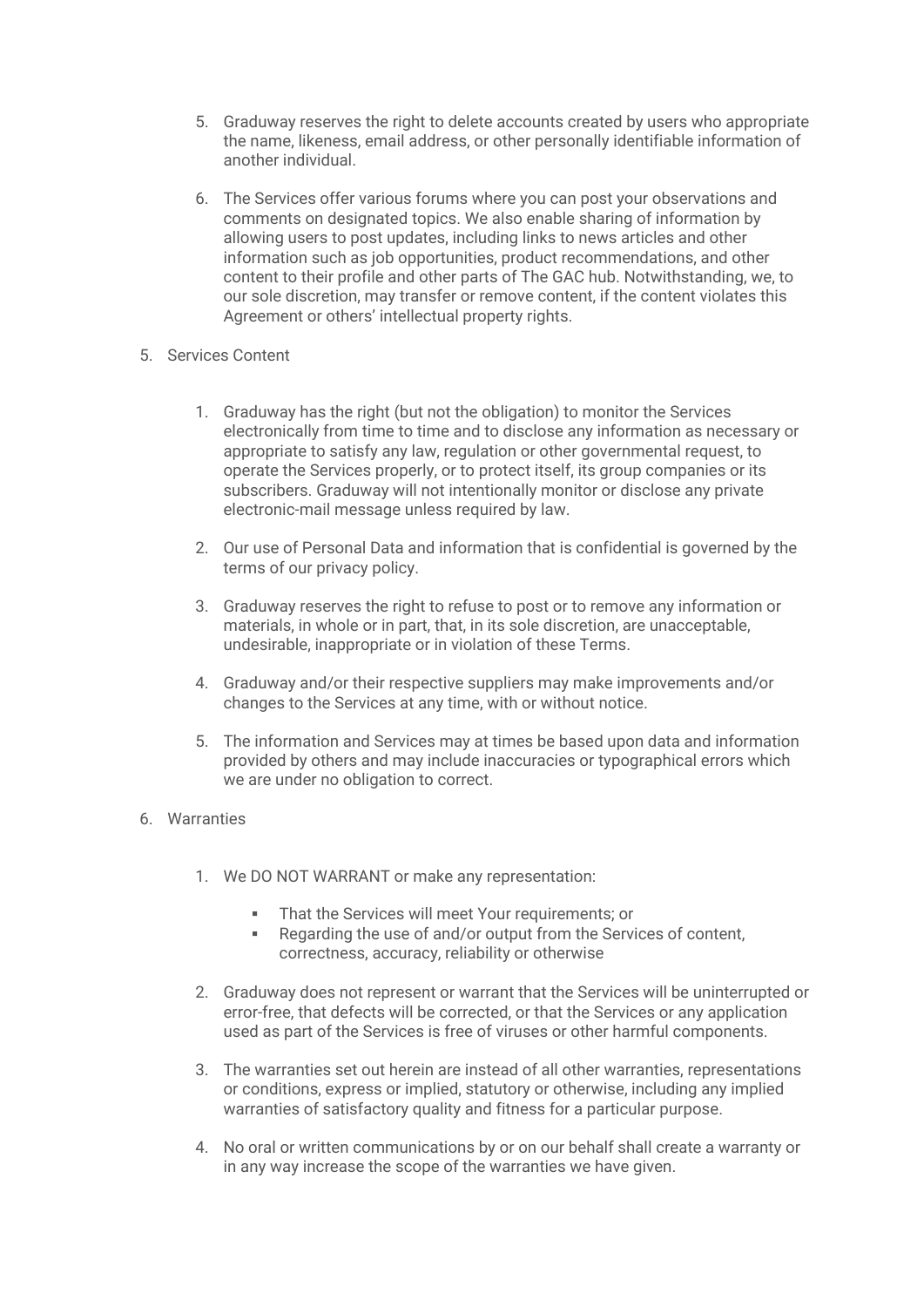- 5. You assume the entire risk in the information provided on or through the Services and remain responsible for ensuring that any reports, opinions, recommendations, forecasts or other comments submitted on it are accurate and complete.
- 6. Graduway makes no representation, warranty or commitment in relation to the provision of the Services including those as to the availability, the quality or fitness for purpose, completeness, accuracy and up-to-datedness of any information, data, services, or products provided through or in connection with the Services.
- 7. Graduway may at its sole discretion modify the features of the Services from time to time without prior notice and any new features which augment or enhance the Services, including the release of new tools and resources, shall be subject to these Terms.
- 7. Liability and Indemnity
	- 1. The Services are provided on a "as is" and "as available" basis without warranty, condition or commitment of any kind, whether express or implied
	- 2. To the maximum extent permitted by applicable law Graduway disclaims and excludes all liability (whether arising in contract, tort (including negligence), breach or statutory duty or otherwise) arising from any inaccuracy, failure of performance, error, omission, interruption, deletion, defect, delay in operation or transmission, computer virus, communication line failure, theft or destruction or unauthorised access to, alteration of, or use of record. Under no circumstances shall Graduway be liable to You for any loss or damage suffered (both direct and indirect losses) arising from Your access to and use of the Services
	- 3. Graduway shall not be liable for any failure to perform any obligation caused by any event beyond its reasonable control.
	- 4. Graduway make no representation that access to the Services or use or reliance on any service provided through it will be appropriate, available or lawful in all countries
	- 5. Graduway shall not be held liable for any material available at or through the Services which is provided by any third party.
	- 6. Graduway shall not be held liable for any loss of information. Any information you submit to us is at your own risk of loss
	- 7. Graduway cannot guarantee that other users will not use the ideas and information that you share to and/or through our Services. Therefore, if you have an idea or information that you would like to keep confidential or don't want others to use, or that is subject to third party rights that may be infringed by your sharing it, do not post it to and/or through our Services. GRADUWAY IS NOT RESPONSIBLE FOR ANOTHER'S MISUSE OR MISAPPROPRIATION OF ANY CONTENT OR INFORMATION YOU POST.
	- 8. You are solely responsible for your interactions with other users. We may limit the number of connections you may have to other Users and may, in certain circumstances, prohibit you from contacting other Users through use of the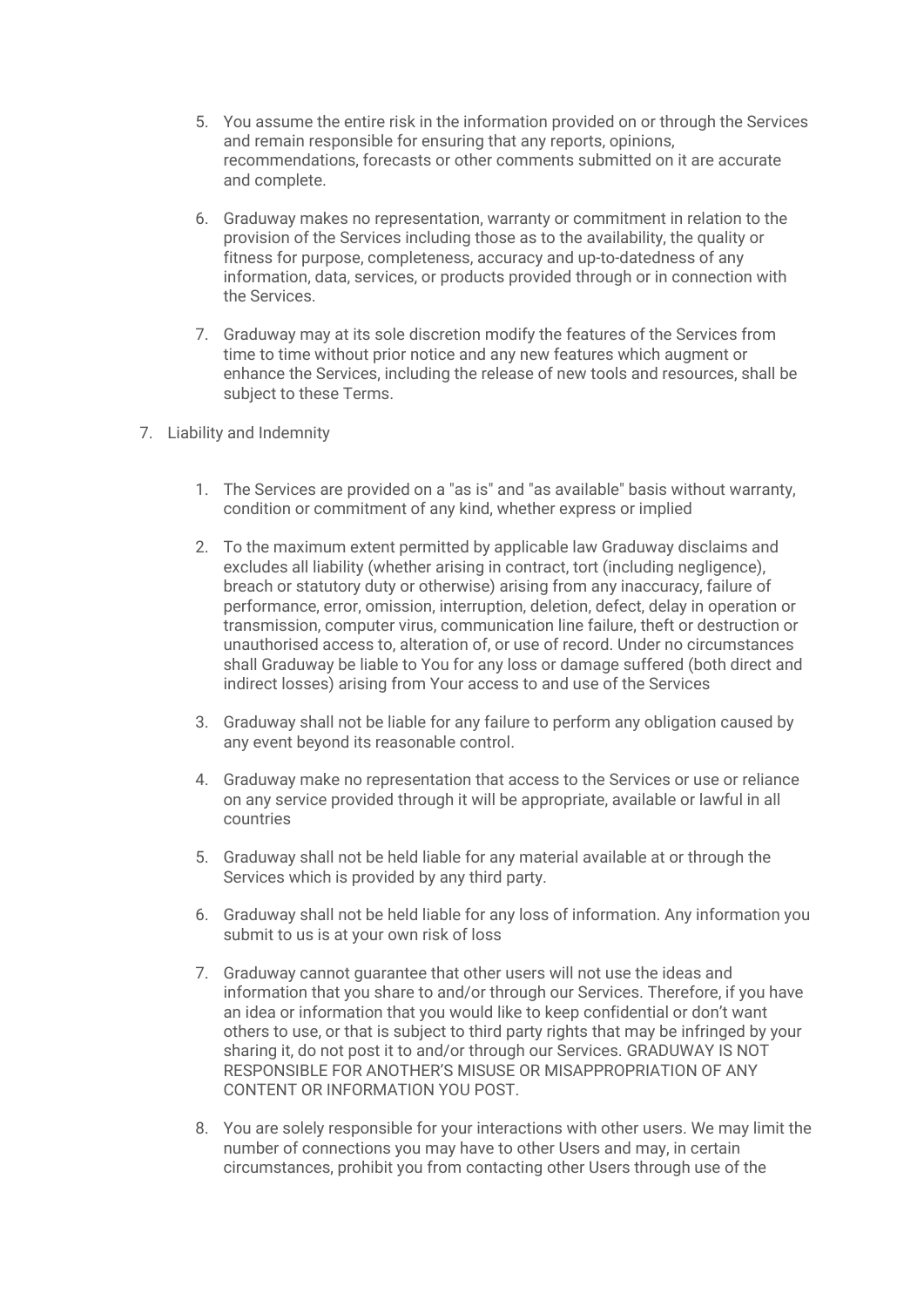Services or otherwise limit your use of the Services. We reserve the right, but have no obligation, to monitor disputes between you and other users and to restrict, suspend, or close your account if we determine, to our sole discretion, that doing so is necessary to enforce these Terms.

- 9. The content presented at and through the Services may vary depending upon Your browser functionality and limitations. Graduway accepts no liability if You cannot view any part or component of The GAC hub or cannot access or receive the full functionality of The GAC hub or the Services.
- 10. You agree to defend, indemnify and hold Graduway and its affiliates harmless from any and all claims, actions, proceedings, losses, damages, liabilities, costs and expenses, including reasonable legal fees, arising in any way from Your access to the Services and/or The GAC hub and/or in connection with all details, information and data that you upload onto The GAC hub or the placement or transmission of any message, information, software or other materials through The GAC hub by You or any users of Your account or any violation of these Terms by You or any users of Your account.
- 11. Nothing in these terms shall exclude or limit the liability of Graduway for fraud, death or personal injury arising out of our negligence or any warranty as to title or quiet possession implied by statute.
- 8. Indemnification
	- 1. You agree to indemnify us and hold us harmless for all damages, losses and costs (including, but not limited to, reasonable attorneys' fees and costs) related to all third party claims, charges, and investigations, caused by:
		- Your failure to comply with these terms, including, without limitation, your submission of content that violates third party rights or applicable laws
		- Any content you submit to the Services; and
		- Any activity in which you engage on or through the Services
- 9. Copyright, Trade Mark and Intellectual Property Rights
	- 1. All copyright's appearing on the site belong to their respective owners
	- 2. All materials ("Materials") including but not limited to, the design, layout, look, appearance, graphics, trademarks/service marks or other copyright works or intellectual property used or appearing on the Site and throughout the Services are Copyright 2017, Headhunter Systems. All rights reserved
	- 3. Graduway does not grant any license or other authorisation to use the Materials by placing them on De Montfort University or providing the Services. Any copyright infringements of De Montfort University or Services content and other copyrighted material may result in prosecution according to national and international copyright laws
	- 4. Graduway are also the database right owners of the content and/or information available on or downloaded through De Montfort University and/or Services. You are not authorised to use, copy, distribute, modify, publish, transmit, participate in the transfer or sale, create derivative works, or in any way exploit, any of the Materials or content of the Site and/or Services, in whole or in part without the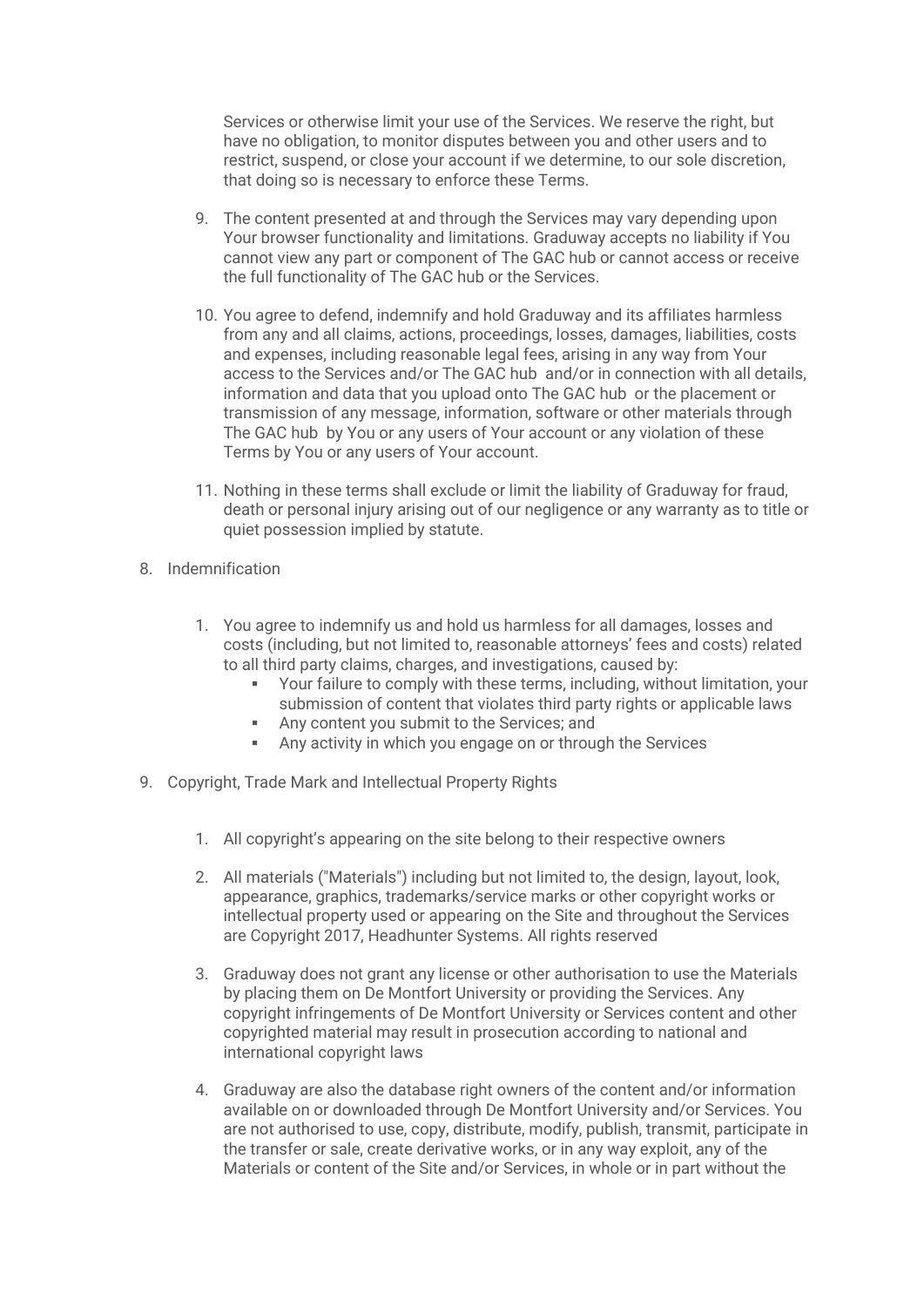#### express permission of Graduway

#### 10. Third Party Links

- 1. The Services and/or Site may contain hyperlinks and/or references to external third party sites. Any such hyperlinks or reference is provided for Your convenience only. Graduway has no control over such third party sites and accepts no responsibility in relation to any content, material or information contained therein. The display of such hyperlinks and reference to such third party site does not constitute an endorsement or recommendation by Graduway of such third party site, products or services. You are advised to verify any information on such third party sites before relying on it
- 2. You should review any applicable terms or privacy policy of a third party site or platform application before using it or sharing any information with it, because you may give the third-party permission to use your information in ways we would not
- 3. Graduway is not responsible for and does not endorse any features, content, advertising, products or other materials on or available from third party sites or Platform Applications. We also do not screen, audit, or endorse platform applications
- 4. If you decide to use third party sites or use platform applications, you do so at your own risk and agree that your use of any platform application is on an "as-is" basis without any warranty as to the platform developer's actions, and that this agreement and terms do not apply to your use of any third party site or developer application.
- 11. Transactions through De Montfort University
	- 1. If You make a purchase through De Montfort University or Services at any time, You may be asked by the merchant or information or service provider from whom You are making the purchase from, to supply certain information including credit card or other payment mechanism information. You agree not to hold Graduway liable for any loss or damage of any sort incurred as a result of any such dealings with any merchant or information or service provider through De Montfort University or Services. You agree that all information You provide any merchant or information or service provider through De Montfort University or Services for purposes of making purchases will be accurate, complete and current. The merchants and information and service providers offering merchandise, information and services through De Montfort University or Services set their own prices and may change prices or institute new prices at any time. You agree to pay all charges incurred by users of Your account and credit card or other payment mechanism at the prices in effect when such charges are incurred. You will also be responsible for paying any applicable taxes relating to purchases through De Montfort University or Services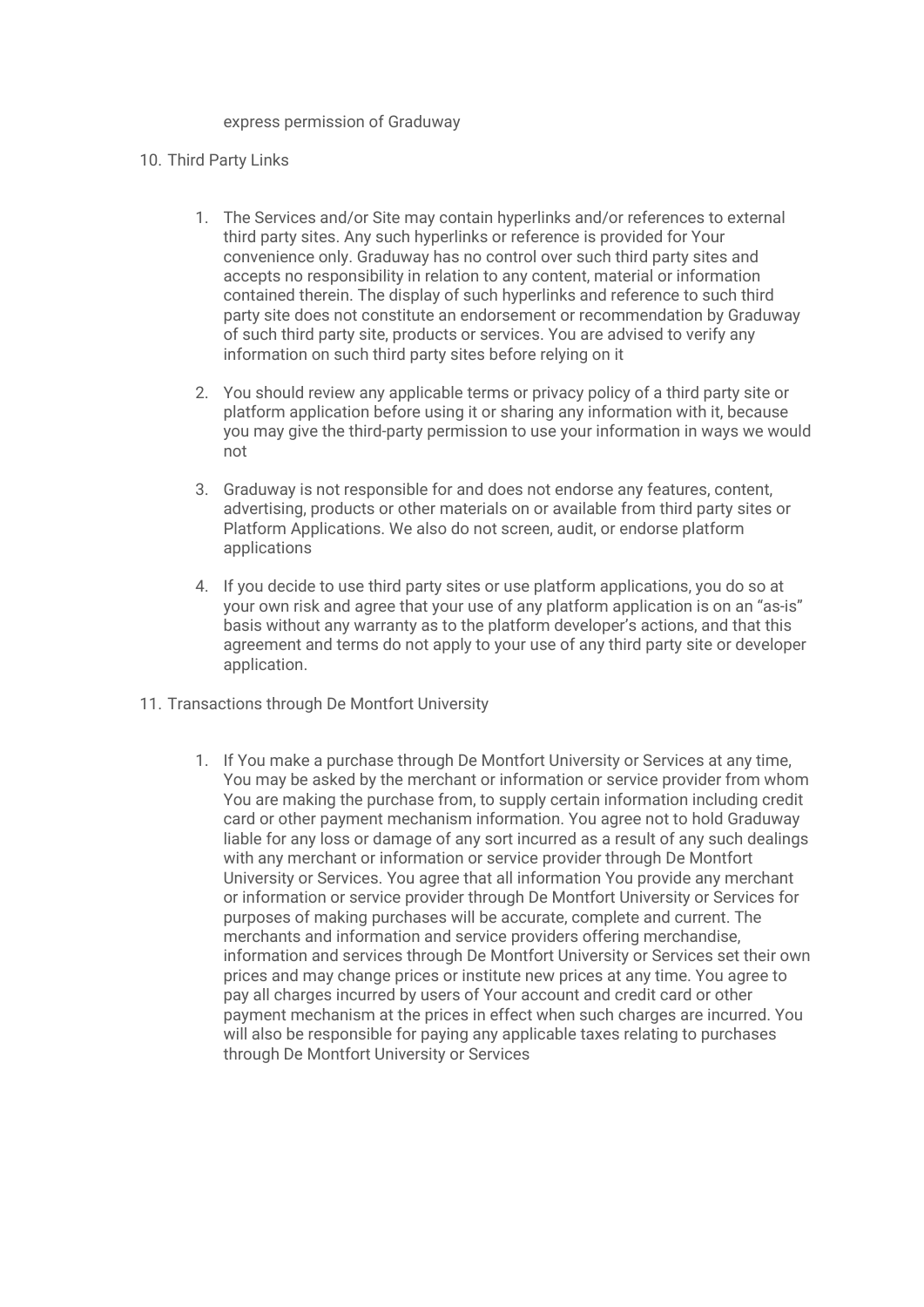## 12. Online advertising

- 1. If You are an employment agency or an employment business (as defined by the Employment Agencies Act 1973) it is Your responsibility to ensure the advertisements You place on De Montfort University comply with the Conduct of Employment Agencies and Employment Businesses Regulations 2004. You are also responsible for fulfilling and dealing with any orders or enquiries relating to the goods or services to which the Campaign relates and You will indemnify and hold us harmless accordingly.
- 2. Your sole remedy if we, or our third party subcontractors who may host and serve Campaigns from time to time, make an error in displaying any Campaign is the cost of re-running the relevant Campaign. Neither we nor our subcontractors shall be liable in any circumstances for any loss of profit, damages indirect loss or business. We shall, additionally, have no liability for failure to display the Campaign caused by circumstances outside our control.
- 3. If Your advertisement links to another Site via our external apply online option, You are responsible for maintaining the links and for the content of Your advertisement and the linked Site. We may remove from De Montfort University any advertisement which contains content or links to a Site which, in our opinion, is defamatory, illegal or objectionable or will bring De Montfort University into disrepute. You will indemnify us from and against any claims or liability arising from content or links contained in Your advertisements.
- 4. Advertisements which appear to discriminate on grounds of sex, race or disability are illegal and may result in proceedings being taken against both the advertiser and us. If we believe that any advertisement may be discriminatory we may at our discretion remove it from De Montfort University without liability to You to make any refund of amounts paid or due to be paid in respect of the posting or otherwise and will inform You accordingly.
- 5. You agree to deal fairly and professionally with individuals who may respond to an advertisement You have posted and will not do anything which may bring De Montfort University into disrepute. You will indemnify us from and against any claim brought by an individual against De Montfort University arising from Your breach of this obligation or any other of these Terms.

# 13. Waiver

1. If we fail, at any time to insist upon strict performance of any of your obligations under these Terms, or if we fail to exercise any of the rights or remedies to which we are entitled under the Contract, this shall not constitute a waiver of such rights or remedies and shall not relieve you from compliance with such obligations. A waiver by us of any default shall not constitute a waiver of any subsequent default. No waiver by us of any of these Terms shall be effective unless it is expressly stated to be a waiver and is communicated to you in writing in accordance with the above.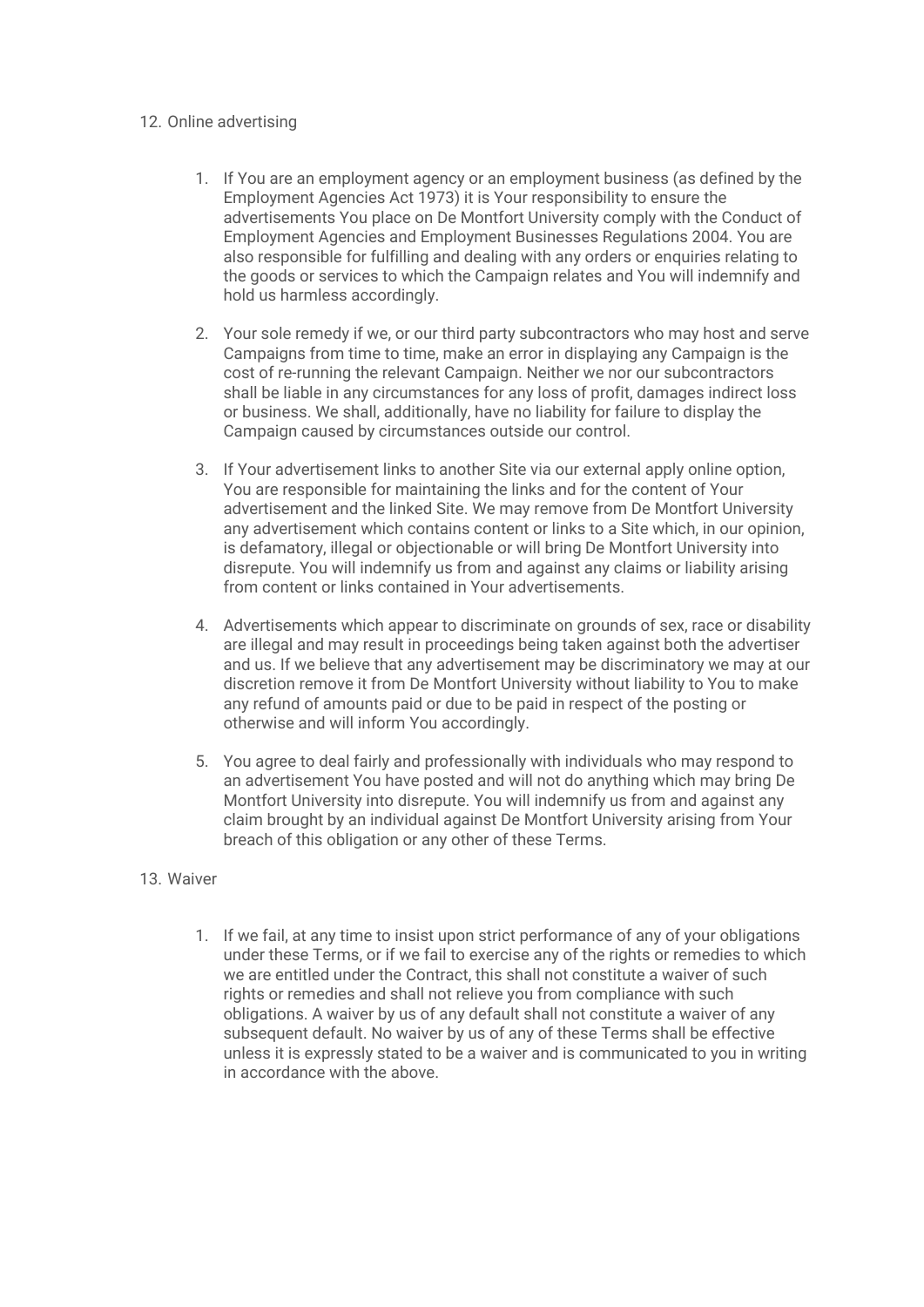## 14. Severability

- 1. If any of these Terms are determined by any competent authority to be invalid, unlawful or unenforceable to any extent, such term, condition or provision will to that extent be severed from the remaining terms, conditions and provisions which will continue to be valid to the fullest extent permitted by law and the unenforceable provision will be modified so as to render it enforceable and effective to the maximum extent possible in order to effect the intention of the provision.
- 15. Law and Jurisdiction
	- 1. Any dispute or claim arising out of or in connection with De Montfort University or the Services will be governed by English law and any dispute or claim arising out of or in connection with it shall be subject to the exclusive jurisdiction of the courts of England and Wales.

## 16. Communications

- 1. For purposes of service messages and notices about the Services, We may place a banner notice across its pages to alert you to certain changes such as modifications to these Terms. You also agree that Graduway may communicate with you through your account or through other means including email, mobile number, telephone, or delivery services including the postal service about your account or services associated with us.
- 2. From time to time we may contact You with certain communications or messages regarding the Services, such as service announcements, administrative messages, etc, and that these communications are considered part of the Services and You will not be able to opt out of receiving them.
- 3. You acknowledge and agree that we shall have no liability associated with or arising from your failure to maintain accurate contact or other information, including, but not limited to, your failure to receive critical information about the Service.
- 4. Graduway may from time to time include 3rd party advertising as part of its Services and Graduway accepts no liability or responsibility for the content or services provided from any 3rd parties which advertise services via the Services.
- 5. Applicable laws require that some of the information or communications we send to you should be in writing. When using the Services, you accept that communication with us will be mainly electronic. We will contact you by e-mail or provide you with information by posting notices on De Montfort University or through the Services. For contractual purposes, you agree to this electronic means of communication and you acknowledge that all contracts, notices, information and other communications that we provide to you electronically comply with any legal requirement that such communications be in writing. This condition does not affect your statutory rights.